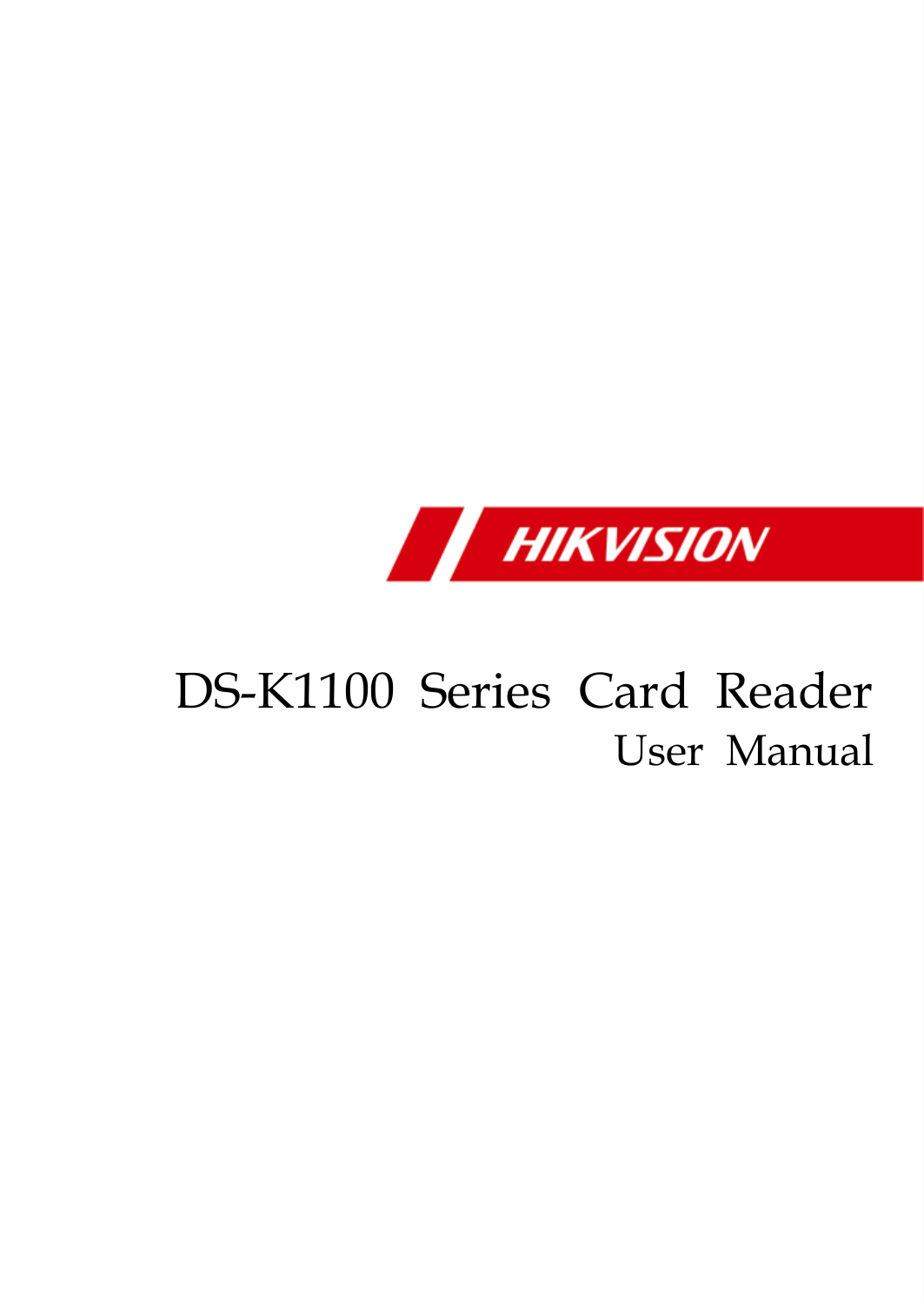#### **User Manual**

© 2020 Hangzhou Hikvision Digital Technology Co., Ltd.

#### **ALL RIGHTS RESERVED.**

Any and all information, including, among others, wordings, pictures, graphs are the properties of Hangzhou Hikvision Digital Technology Co., Ltd. or its subsidiaries (hereinafter referred to be "Hikvision"). This user manual (hereinafter referred to be "the Manual") cannot be reproduced, changed, translated, or distributed, partially or wholly, by any means, without the prior written permission of Hikvision. Unless otherwise stipulated, Hikvision does not make any warranties, guarantees or representations, express or implied, regarding to the Manual.

| <b>Series</b> | <b>Models</b>       | <b>Description</b>                    |
|---------------|---------------------|---------------------------------------|
| DS-K1101      | DS-K1101M           | MIFARE card reader (without keypad)   |
| Series        | <b>DS-K1101MK</b>   | MIFARE card reader (with a keypad)    |
|               | DS-K1102M           | MIFARE card reader (without keypad)   |
|               | <b>DS-K1102MK</b>   | MIFARE card reader (with a keypad)    |
| DS-K1102      | <b>DS-K1102E</b>    | EM card reader (without keypad)       |
| Series        | <b>DS-K1102 EK</b>  | EM card reader (with a keypad)        |
|               | DS-K1102 EM         | Dual-band card reader(without keypad) |
|               | <b>DS-K1102 EMK</b> | Dual-band card reader(with a keypad)  |
| DS-K1103      | DS-K1103M           | MIFARE card reader (without keypad)   |
| Series        | <b>DS-K1103MK</b>   | MIFARE card reader (with a keypad)    |
| DS-K1104      | DS-K1104M           | MIFARE card reader (without keypad)   |
| Series        | <b>DS-K1104MK</b>   | MIFARE card reader (with a keypad)    |

This Manual is applicable to card reader.

#### **About this Manual**

This Manual is subject to domestic and international copyright protection. Hangzhou Hikvision Digital Technology Co., Ltd. ("Hikvision") reserves all rights to this manual. This manual cannot be reproduced, changed, translated, or distributed, partially or wholly, by any means, without the prior written permission of Hikvision.

### **Trademarks**

HIKVISION and other Hikvision's trademarks and logos are the properties of Hikvision in various jurisdictions. Other trademarks and logos mentioned below are the properties of their respective owners.

#### **Legal Disclaimer**

i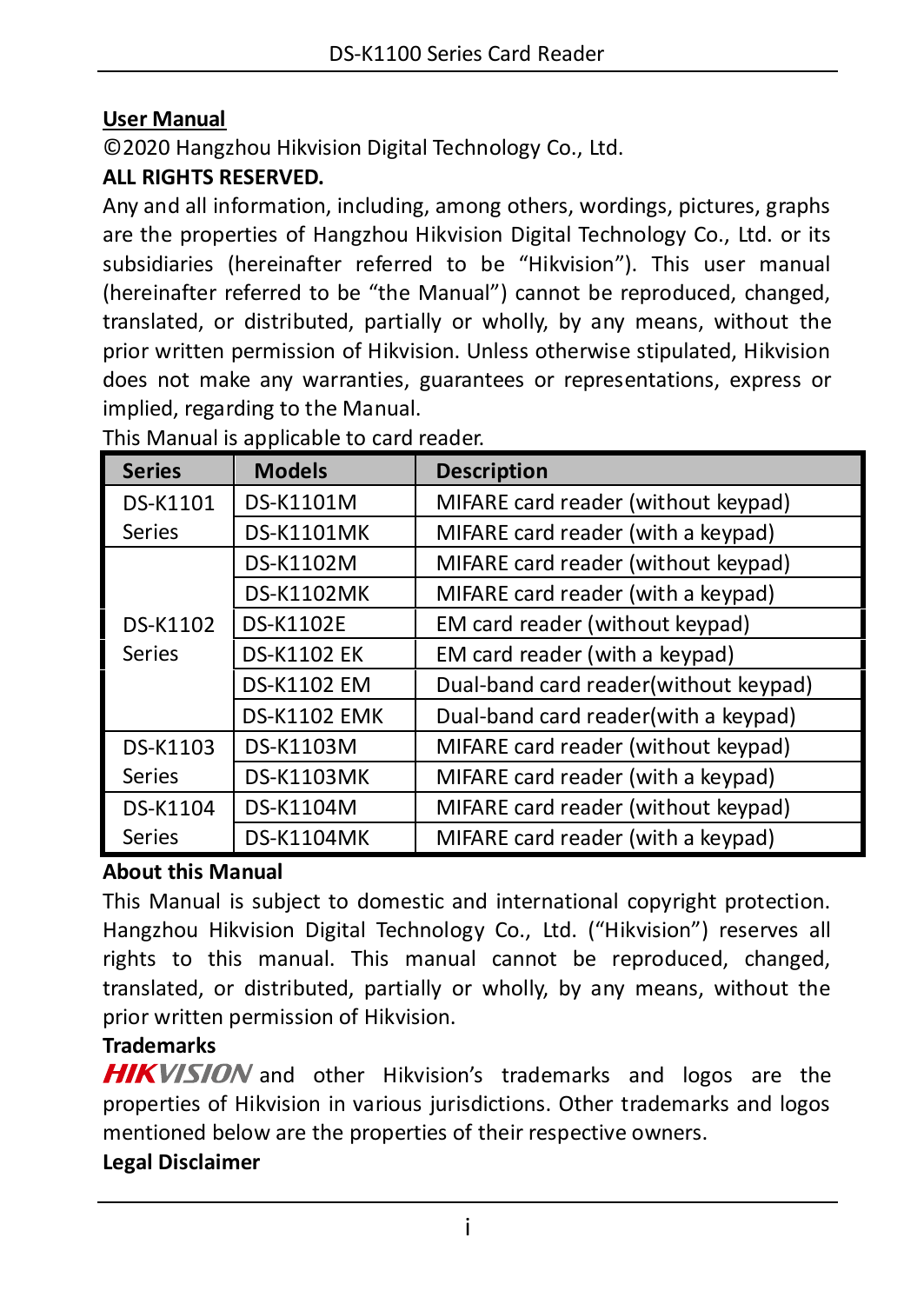TO THE MAXIMUM EXTENT PERMITTED BY APPLICABLE LAW, THE PRODUCT DESCRIBED, WITH ITS HARDWARE, SOFTWARE AND FIRMWARE, IS PROVIDED "AS IS", WITH ALL FAULTS AND ERRORS, AND HIKVISION MAKES NO WARRANTIES, EXPRESS OR IMPLIED, INCLUDING WITHOUT LIMITATION, MERCHANTABILITY, SATISFACTORY QUALITY, FITNESS FOR A PARTICULAR PURPOSE, AND NON-INFRINGEMENT OF THIRD PARTY. IN NO EVENT WILL HIKVISION, ITS DIRECTORS, OFFICERS, EMPLOYEES, OR AGENTS BE LIABLE TO YOU FOR ANY SPECIAL, CONSEQUENTIAL, INCIDENTAL, OR INDIRECT DAMAGES, INCLUDING, AMONG OTHERS, DAMAGES FOR LOSS OF BUSINESS PROFITS, BUSINESS INTERRUPTION, OR LOSS OF DATA OR DOCUMENTATION, IN CONNECTION WITH THE USE OF THIS PRODUCT, EVEN IF HIKVISION HAS BEEN ADVISED OF THE POSSIBILITY OF SUCH DAMAGES.

REGARDING TO THE PRODUCT WITH INTERNET ACCESS, THE USE OF PRODUCT SHALL BE WHOLLY AT YOUR OWN RISKS. HIKVISION SHALL NOT TAKE ANY RESPONSIBILITIES FOR ABNORMAL OPERATION, PRIVACY LEAKAGE OR OTHER DAMAGES RESULTING FROM CYBER ATTACK, HACKER ATTACK, VIRUS INFECTION, OR OTHER INTERNET SECURITY RISKS; HOWEVER, HIKVISION WILL PROVIDE TIMELY TECHNICAL SUPPORT IF REQUIRED.

SURVEILLANCE LAWS VARY BY JURISDICTION. PLEASE CHECK ALL RELEVANT LAWS IN YOUR JURISDICTION BEFORE USING THIS PRODUCT IN ORDER TO ENSURE THAT YOUR USE CONFORMS THE APPLICABLE LAW. HIKVISION SHALL NOT BE LIABLE IN THE EVENT THAT THIS PRODUCT IS USED WITH ILLEGITIMATE PURPOSES.

IN THE EVENT OF ANY CONFLICTS BETWEEN THIS MANUAL AND THE APPLICABLE LAW, THE LATER PREVAILS.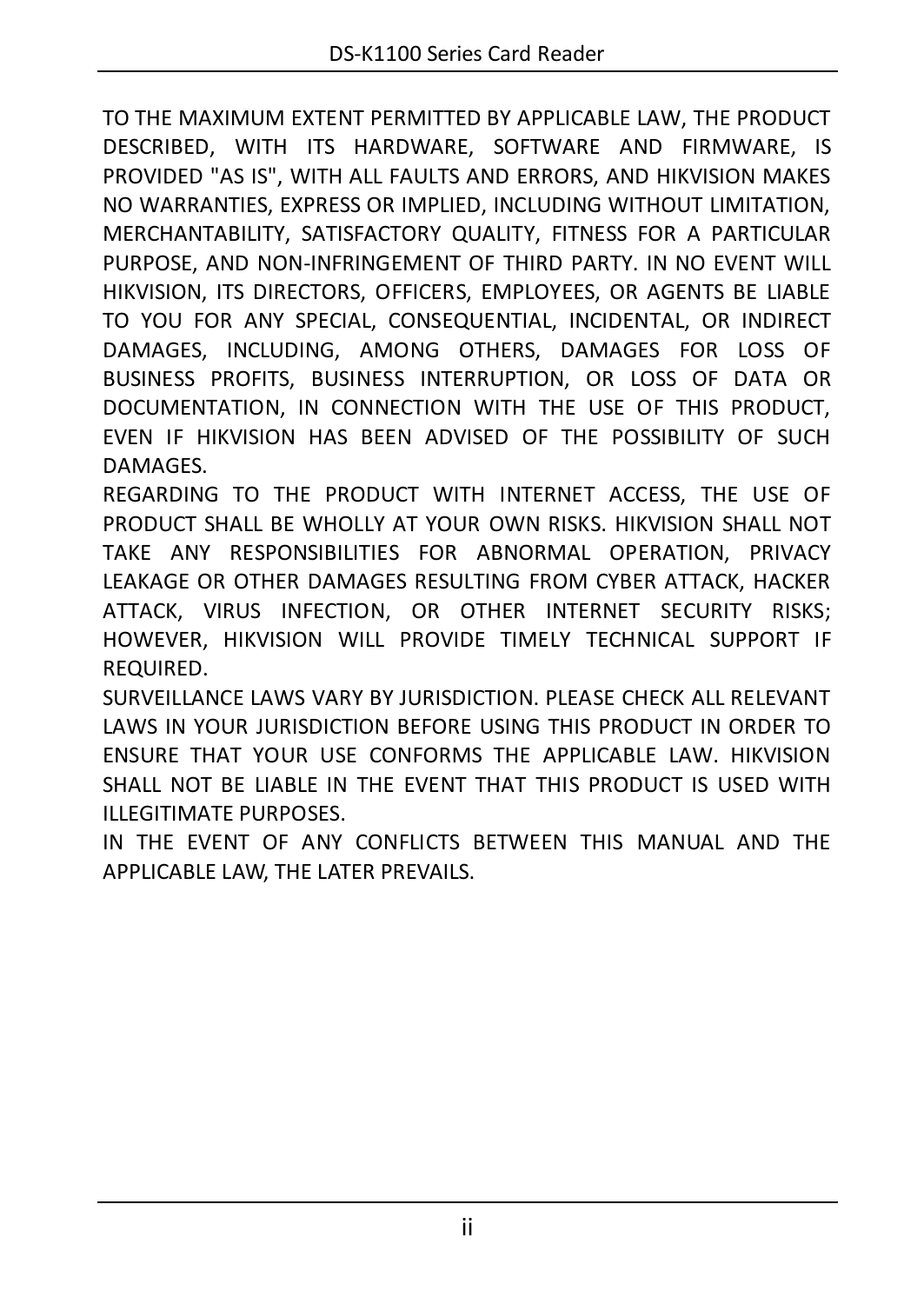#### **Regulatory Information**

### **FCC Information**

Please take attention that changes or modification not expressly approved by the party responsible for compliance could void the user's authority to operate the equipment.

**FCC compliance:** This equipment has been tested and found to comply with the limits for a Class B digital device, pursuant to part 15 of the FCC Rules. These limits are designed to provide reasonable protection against harmful interference in a residential installation. This equipment generates, uses and can radiate radio frequency energy and, if not installed and used in accordance with the instructions, may cause harmful interference to radio communications. However, there is no guarantee that interference will not occur in a particular installation. If this equipment does cause harmful interference to radio or television reception, which can be determined by turning the equipment off and on, the user is encouraged to try to correct the interference by one or more of the following measures:

—Reorient or relocate the receiving antenna.

—Increase the separation between the equipment and receiver.

—Connect the equipment into an outlet on a circuit different from that to which the receiver is connected.

—Consult the dealer or an experienced radio/TV technician for help.

The device must not be co-located or operating in conjunction with any other antenna or transmitter.

This equipment should be installed and operated with a minimum distance 20cm between the radiator and your body.

### **FCC Conditions**

This device complies with part 15 of the FCC Rules. Operation is subject to the following two conditions:

1. This device may not cause harmful interference.

2. This device must accept any interference received, including interference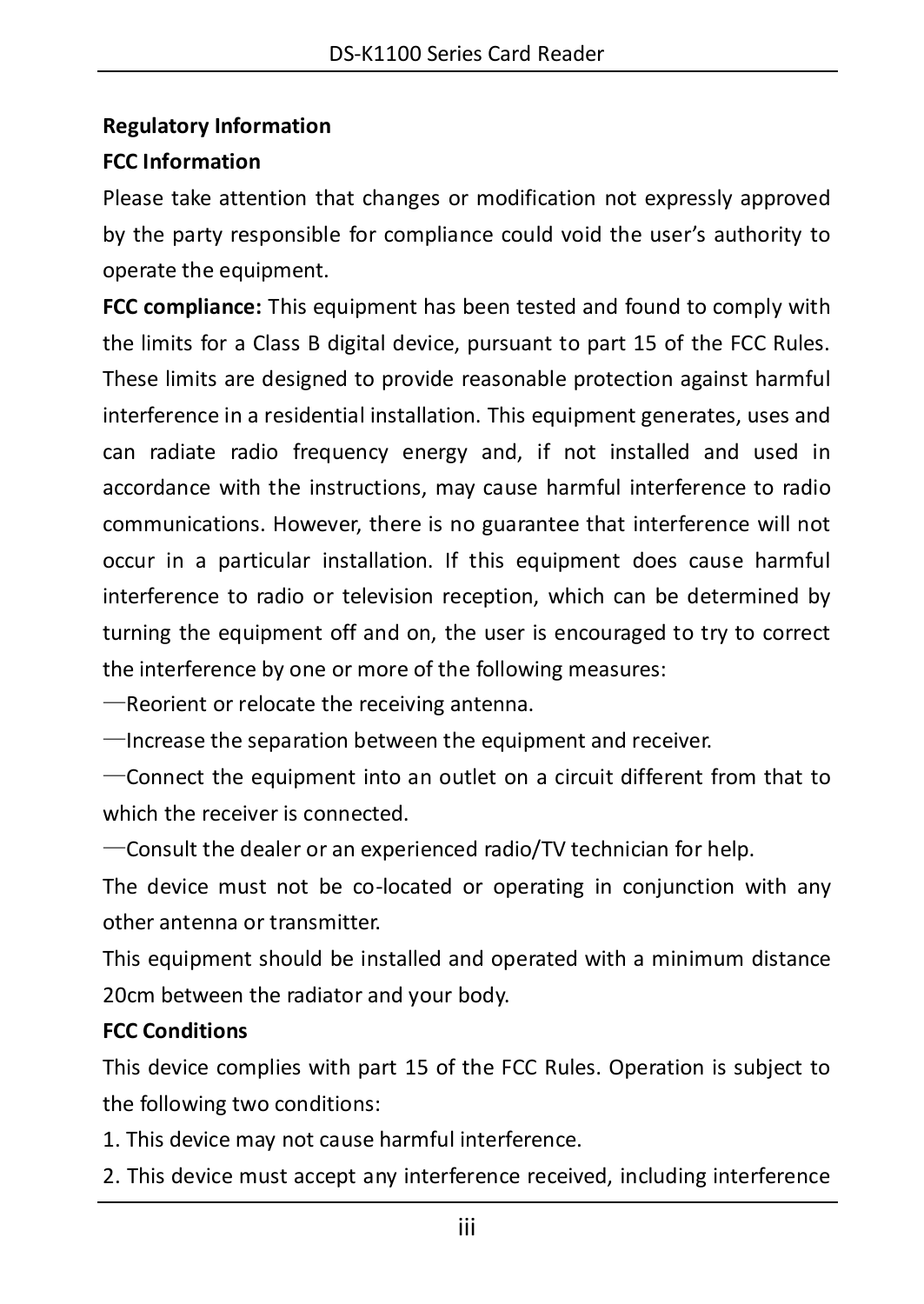that may cause undesired operation.

**EU Conformity Statement**

This product and - if applicable - the supplied accessories too are marked with "CE" and comply therefore with the applicable harmonized European standards listed under the RE Directive 2014/53/EU, the EMC Directive 2014/30/EU, the LVD Directive 2014/35/EU, the RoHS Directive 2011/65/EU.



2012/19/EU (WEEE directive): Products marked with this symbol cannot be disposed of as unsorted municipal waste in the European Union. For proper recycling, return this product to your local supplier upon the purchase of equivalent new equipment, or dispose of it at designated collection points. For more information see: [www.recyclethis.info.](http://www.recyclethis.info/)



2006/66/EC (battery directive): This product contains a battery that cannot be disposed of as unsorted municipal waste in the European Union. See the product documentation for specific battery information. The battery is marked with this symbol, which may include lettering to indicate cadmium (Cd), lead (Pb), or mercury (Hg).

For proper recycling, return the battery to your supplier or to a designated collection point. For more information see: www.recyclethis.info.

### **Industry Canada ICES-003 Compliance**

This device meets the CAN ICES-3 (A)/NMB-3(A) standards requirements.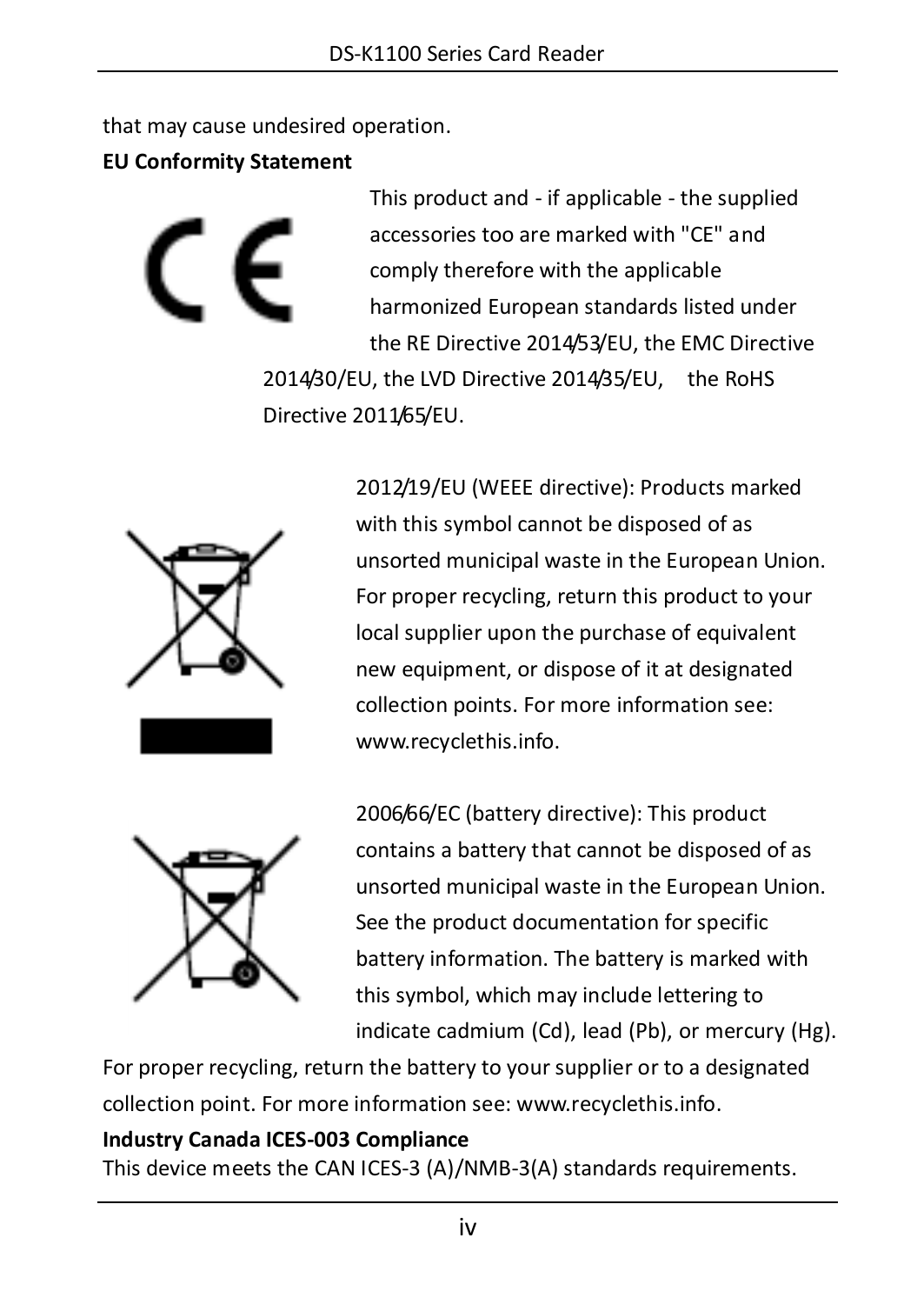| Model            | <b>Manufacturer</b>   | <b>Standard</b> |
|------------------|-----------------------|-----------------|
|                  | Shenzhen Transin      | CFF             |
| TS-A018-120015Ec | Technologies Co., Ltd |                 |

Use only power supplies listed in the user instructions:

#### **Safety Instruction**

These instructions are intended to ensure that user can use the product correctly to avoid danger or property loss.

The precaution measure is divided into **Warnings** and **Cautions**:

**Warnings:** Neglecting any of the warnings may cause serious injury or death.

**Cautions:** Neglecting any of the cautions may cause injury or equipment damage.





### **Warnings**

- All the electronic operation should be strictly compliance with the electrical safety regulations, fire prevention regulations and other related regulations in your local region.
- Please use the power adapter, which is provided by normal company. The power consumption cannot be less than the required value.
- $\bullet$  Do not connect several devices to one power adapter as adapter overload may cause over-heat or fire hazard.
- Please make sure that the power has been disconnected before you wire, install or dismantle the device.
- When the product is installed on wall or ceiling, the device shall be firmly fixed.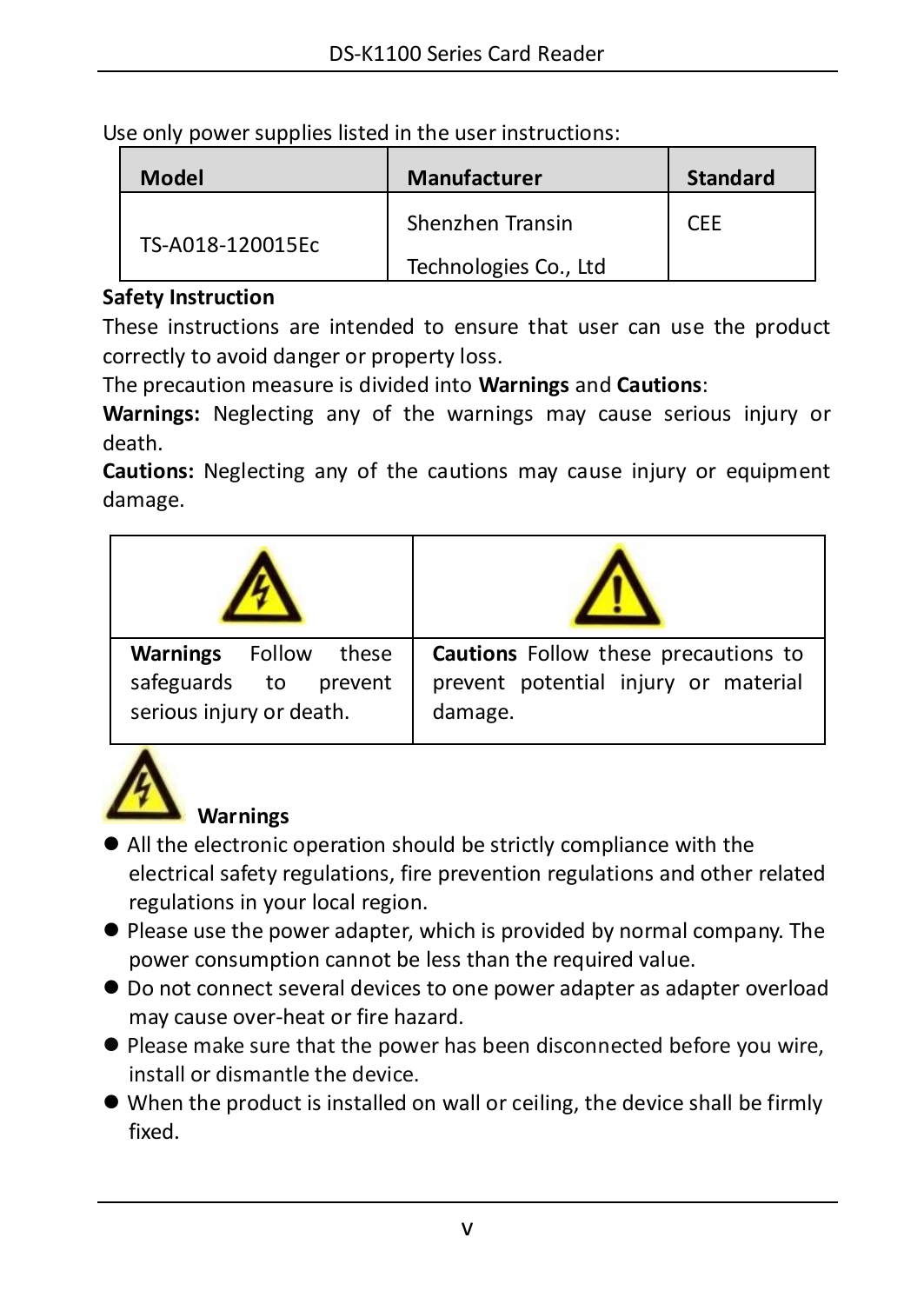- If smoke, odors or noise rise from the device, turn off the power at once and unplug the power cable, and then please contact the service center.
- If the product does not work properly, please contact your dealer or the nearest service center. Never attempt to disassemble the device yourself. (We shall not assume any responsibility for problems caused by unauthorized repair or maintenance.)



- $\bullet$  Do not drop the device or subject it to physical shock, and do not expose it to high electromagnetism radiation. Avoid the equipment installation on vibrations surface or places subject to shock (ignorance can cause equipment damage).
- $\bullet$  Do not place the device in extremely hot (refer to the specification of the device for the detailed operating temperature), cold, dusty or damp locations, and do not expose it to high electromagnetic radiation. The appropriate temperature is -20℃ to 65℃.
- The device cover for indoor use shall be kept from rain and moisture.
- Exposing the equipment to direct sun light, low ventilation or heat source such as heater or radiator is forbidden (ignorance can cause fire danger).
- Do not aim the device at the sun or extra bright places. A blooming or smear may occur otherwise (which is not a malfunction however), and affecting the endurance of sensor at the same time.
- Please use the provided glove when open up the device cover, avoid direct contact with the device cover, because the acidic sweat of the fingers may erode the surface coating of the device cover.
- Please use a soft and dry cloth when clean inside and outside surfaces of the device cover, do not use alkaline detergents.
- Please keep all wrappers after unpack them for future use. In case of any failure occurred, you need to return the device to the factory with the original wrapper. Transportation without the original wrapper may result in damage on the device and lead to additional costs.
- Improper use or replacement of the battery may result in hazard of explosion. Replace with the same or equivalent type only. Dispose of used batteries according to the instructions provided by the battery manufacturer.

### **Preventive and Cautionary Tips**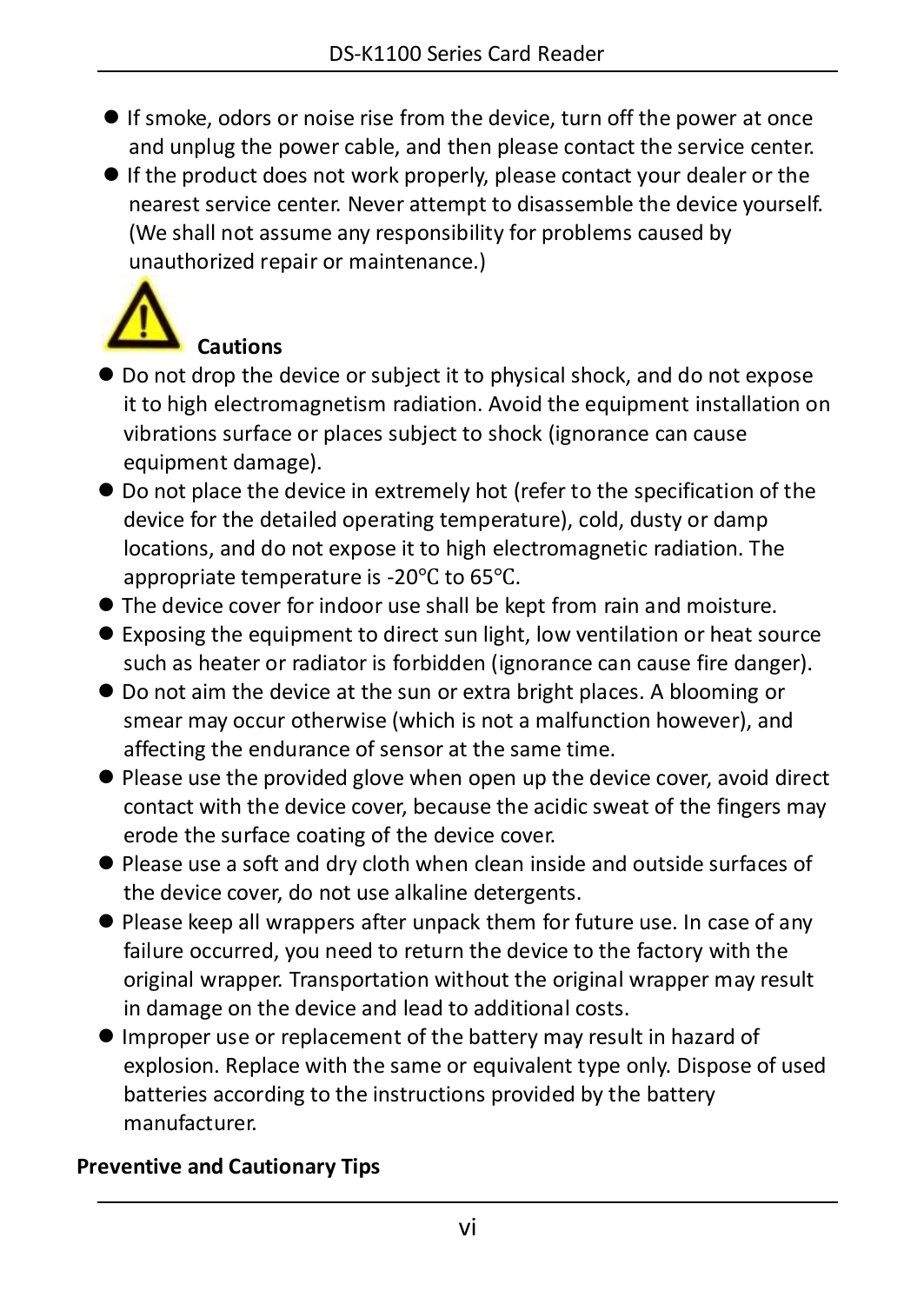To guarantee the card reader works properly, please read and obey the notes below.

- If the card reader is powered by the controller, the power supply distance is recommended to be no longer than 100m. If the distance is longer than 100m, you are advised to power the card reader by external 12V (range: -%10  $\sim$  +%10) DC power supply, which is nonswitched and linear.
- To guarantee the communication between the controller and the card reader, you must use RVVP cable above 0.5 to connect them.
- If the card reader is installed outside or in environment easy to permeable, it is advisable to install a waterproof shield.
- If you need to install several card readers, the distance among them must over 30cm.
- To reduce the noise in long distance transmission, the shield of cable should connect to the GND of both controller and card reader terminal.
- Please take care of your card and report card loss in time when card is lost.
- If you require a higher security level, use multiple authentication modes.
- Multiple card types are supported. Please select an appropriate card type according to the card performance and the usage scenarios.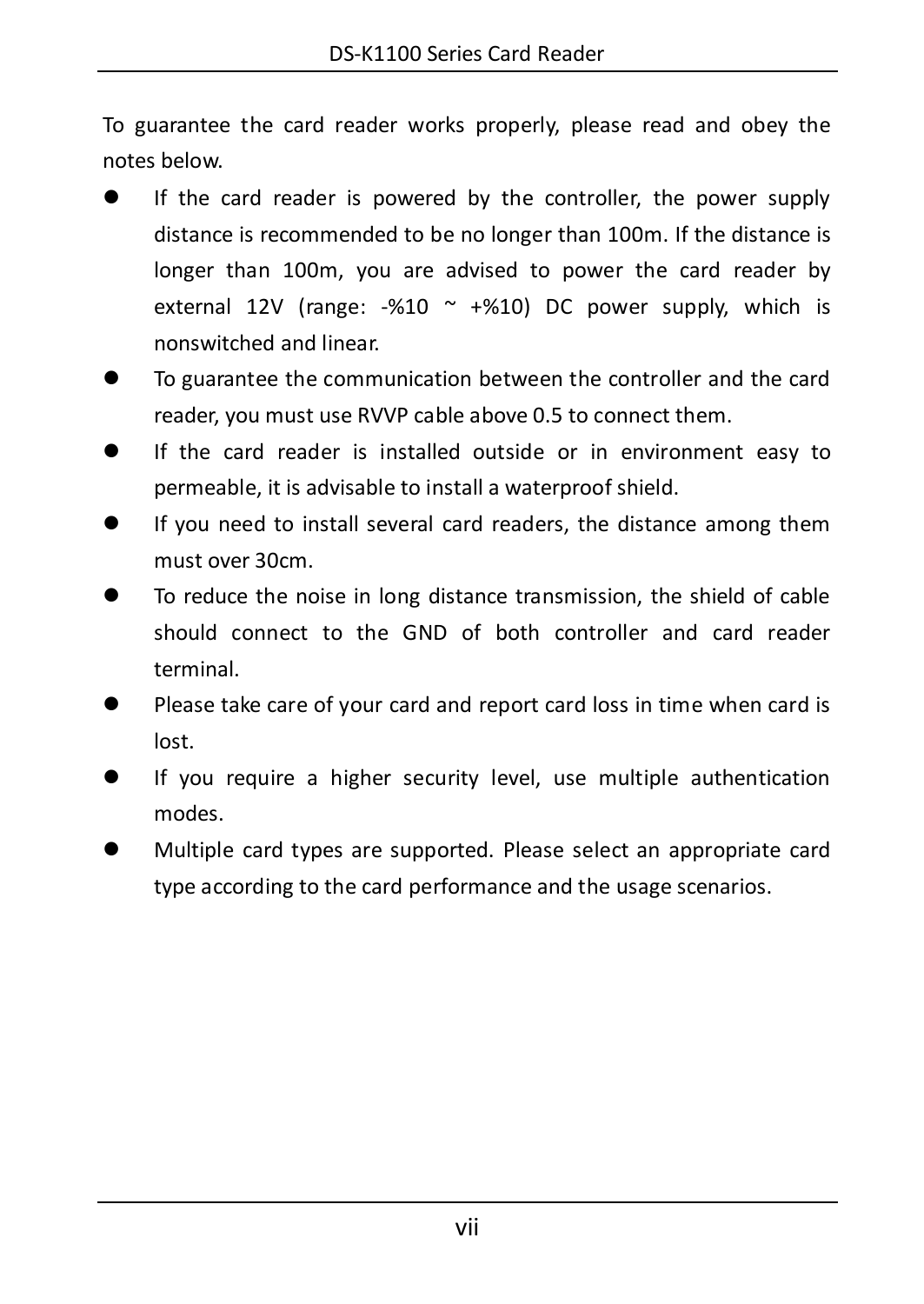# **Content**

| 1.1 |                                          |  |
|-----|------------------------------------------|--|
| 1.2 |                                          |  |
| 1.3 |                                          |  |
|     |                                          |  |
| 2.1 |                                          |  |
| 2.2 |                                          |  |
| 2.3 |                                          |  |
| 2.4 |                                          |  |
|     | Chapter 3 Sound Prompt and Indicator  13 |  |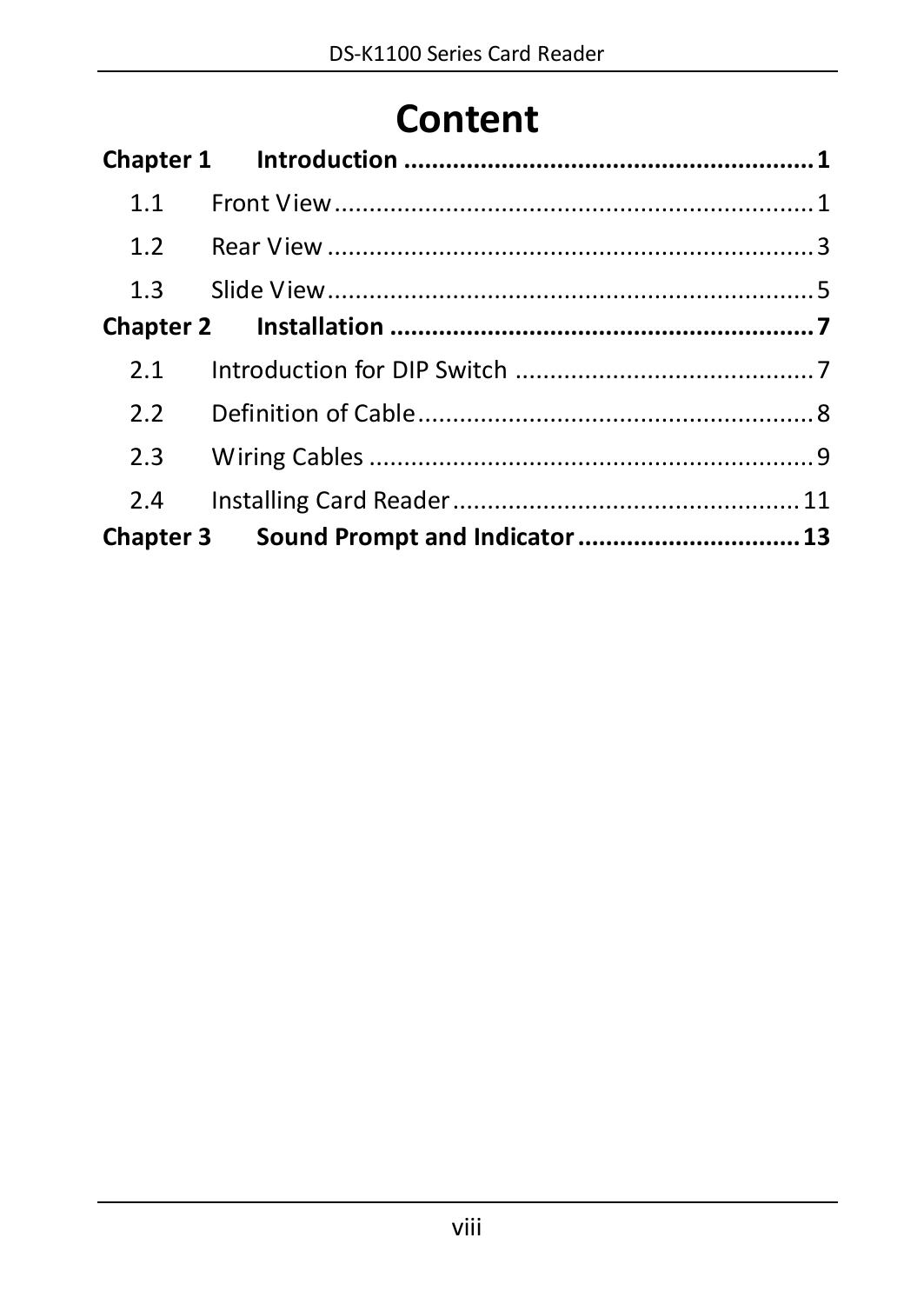# **Chapter 1 Introduction**

<span id="page-9-0"></span>DS-K1100 series card reader is a kind of high-performance product, with a 32 bit high-speed processor. It communicates with access controller via either RS-485 protocol or Wiegand protocol. And a build-in tamper-proof module helps to protect card reader from malicious damage. As to the physical appearance, the PC+ABS material makes water proof and dust proof possible in poor environment.

### <span id="page-9-1"></span>**1.1 Front View**

The front view of DS-K1101 series card reader is shown below:



Figure 1-1 DS-K1101MK Figure 1-2 DS-K1101M

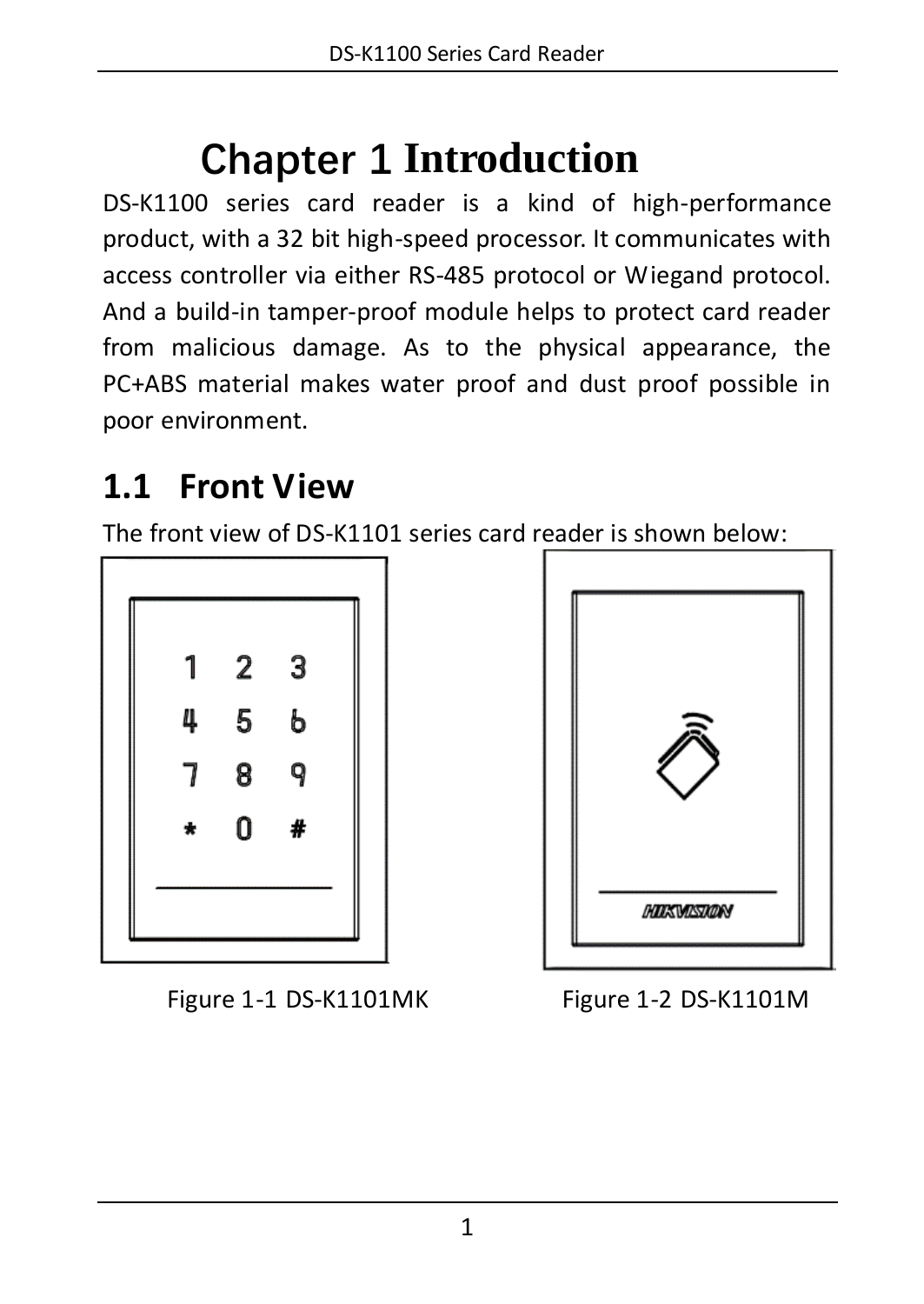The front view of DS-K1102 series card reader is shown below:





Figure 1-3 DS-K1102MK Figure 1-4 DS-K1102M

The front view of DS-K1103 series card reader is shown below:



Figure 1-5 DS-K1103MK Figure 1-6 DS-K1103M

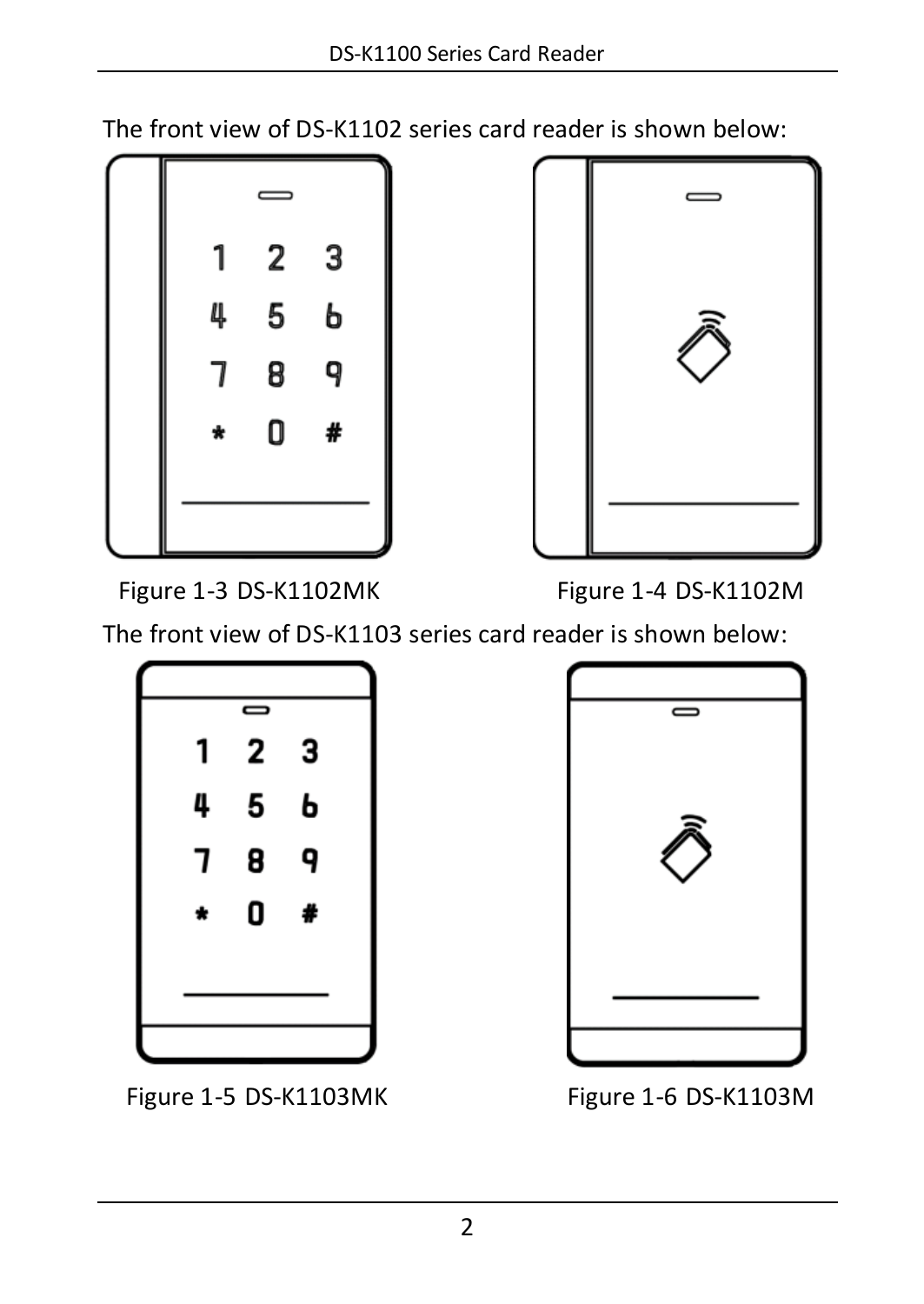The front view of DS-K1104 series card reader is shown below:



Figure 1-7 DS-K1104MK Figure 1-8 DS-K1104M



# <span id="page-11-0"></span>**1.2 Rear View**

The rear view of card reader is shown below:



Figure 1-9 Rear View of DS-K1101 Series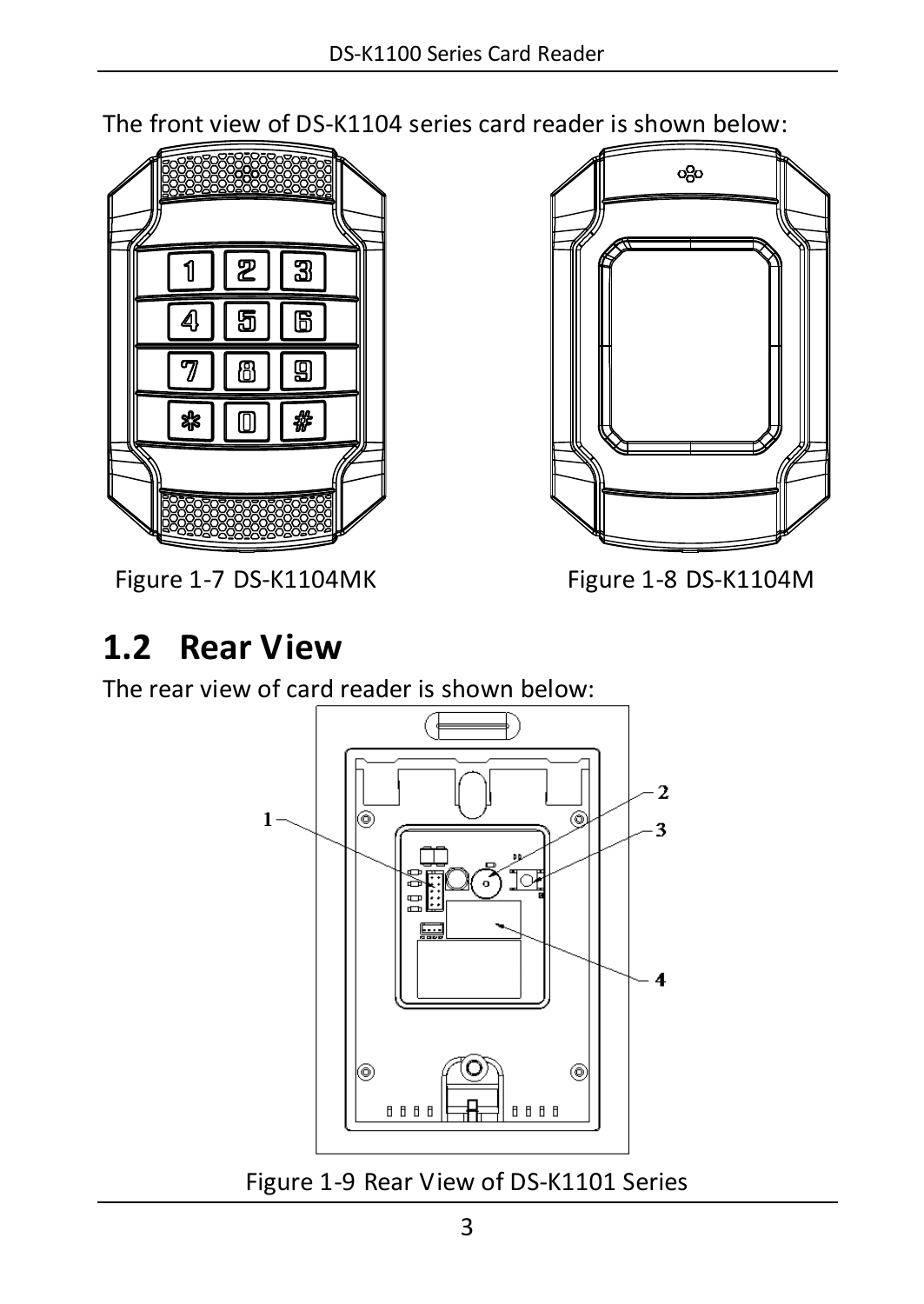

Figure 1-11 Rear View of DS-K1103 Series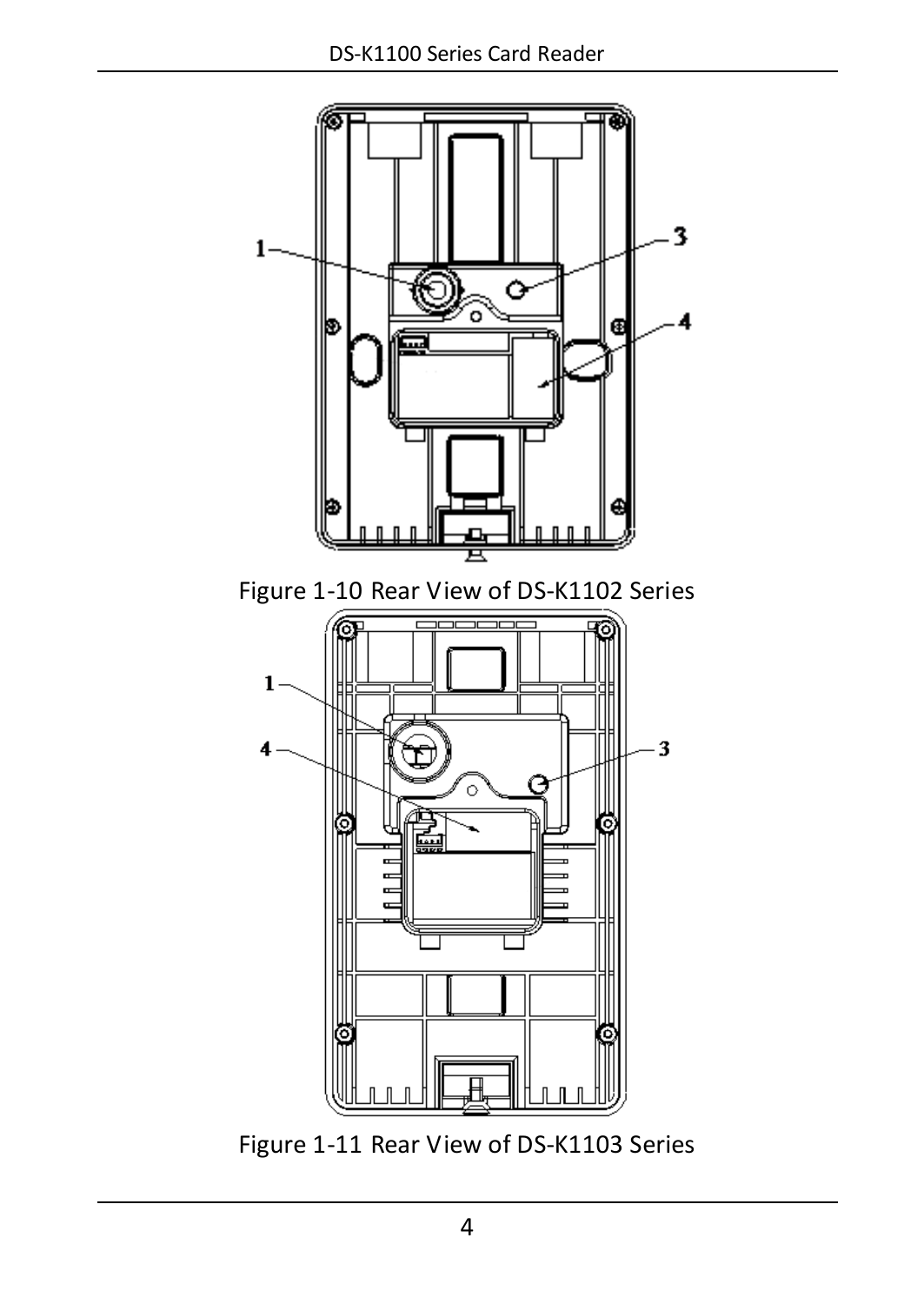

Figure 1-12 Rear View of DS-K1104 Series

|  | Table 1-1 Description of Rear View |  |  |  |
|--|------------------------------------|--|--|--|
|--|------------------------------------|--|--|--|

| No. | <b>Name</b>                                         |
|-----|-----------------------------------------------------|
| 1   | Cable Interface of RS-485, Power, LED Control, etc. |
| າ   | <b>Buzzer</b>                                       |
| ς   | Tamper-proof Module                                 |
|     | <b>DIP Switch</b>                                   |

## <span id="page-13-0"></span>**1.3 Slide View**

The side view of card reader is shown below: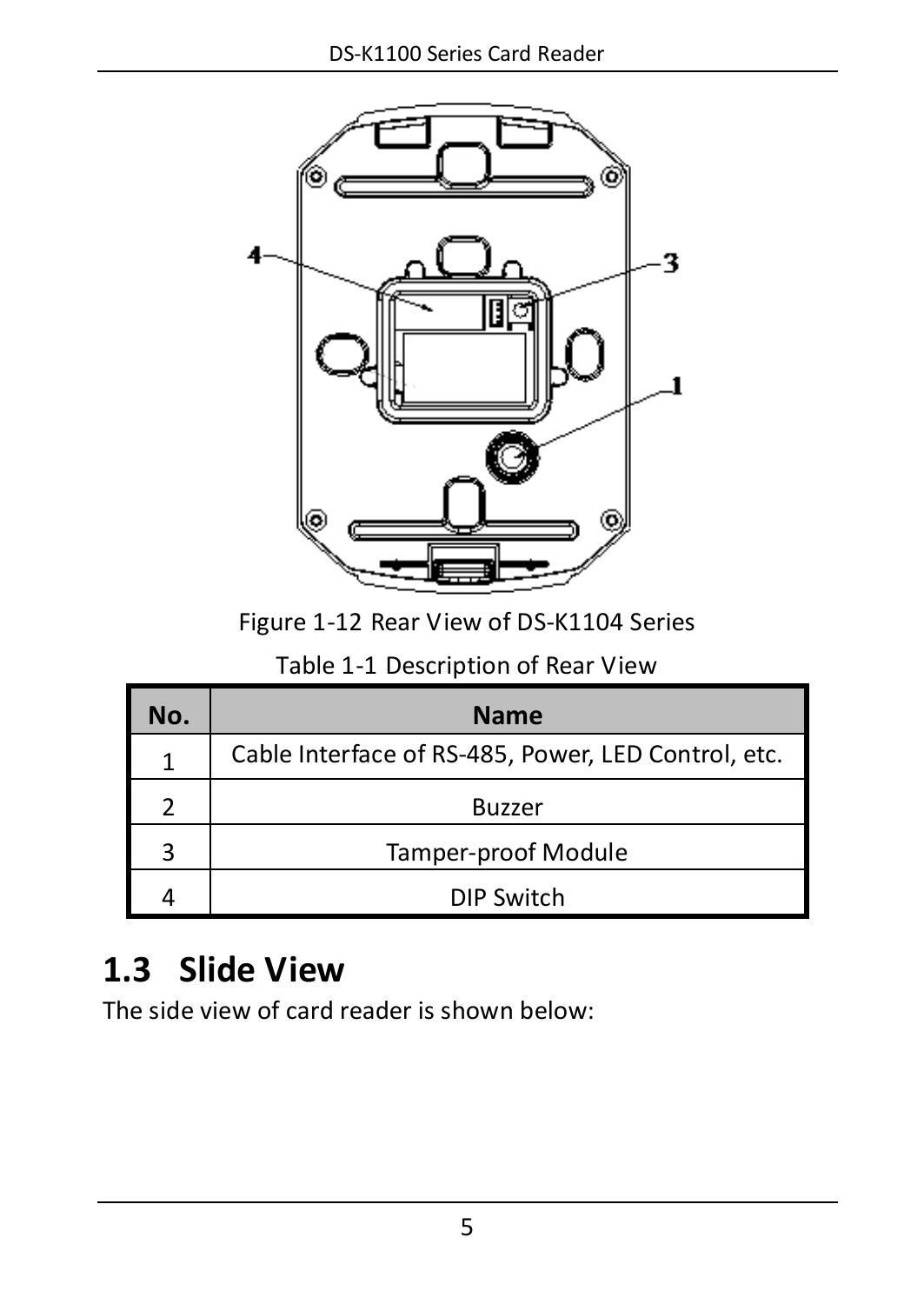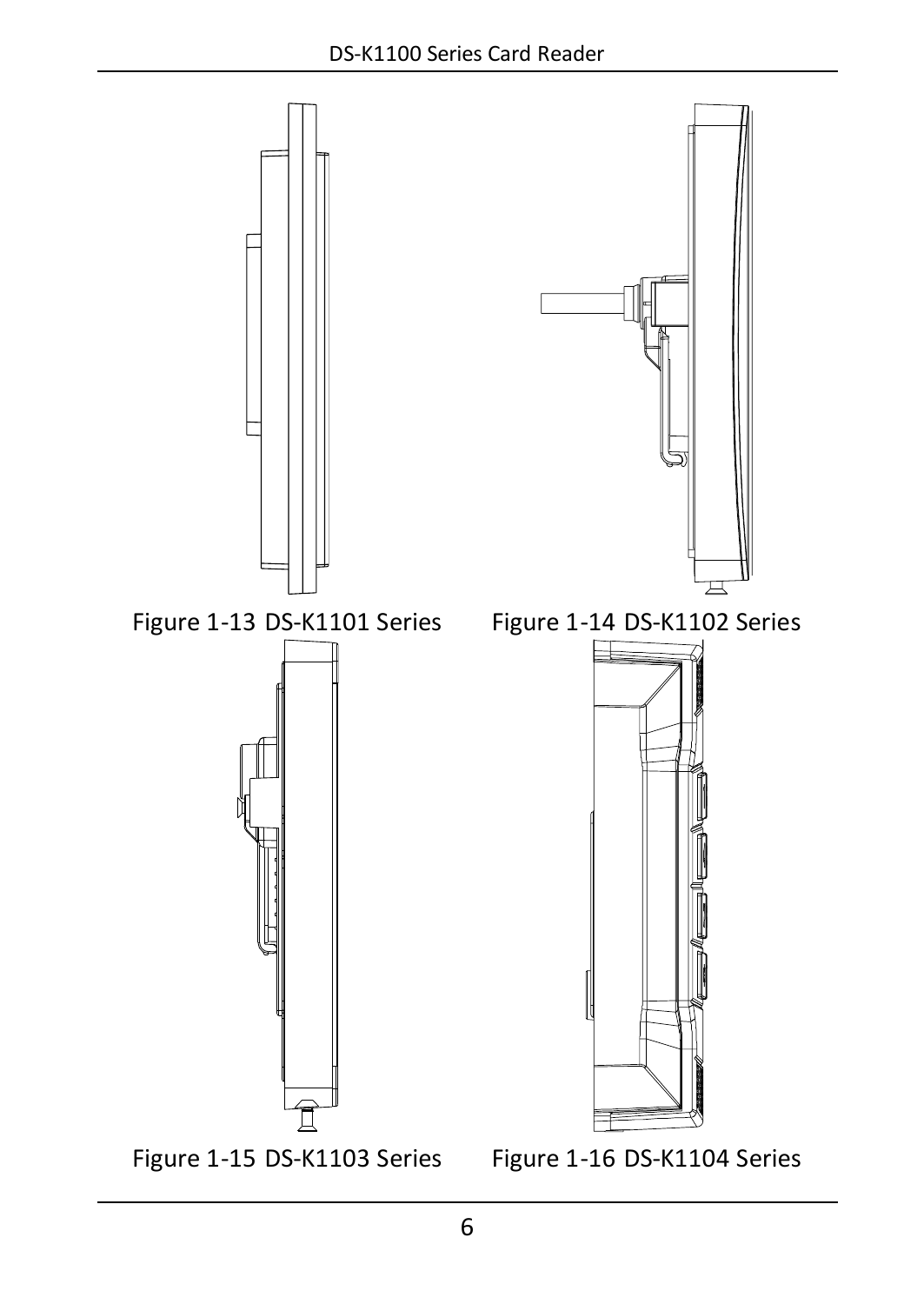# **Chapter 2 Installation**

## <span id="page-15-1"></span><span id="page-15-0"></span>**2.1 Introduction for DIP Switch**

The DIP switch module is shown below. The No. of DIP switch from left to right is  $1 \approx 8$ .



Figure 2-1 DIP Switch Module

Table 2-1 Description of DIP Switch

| <b>Icon</b> | <b>Description</b>         |
|-------------|----------------------------|
|             | Represent 1 in binary mode |
|             | Represent 0 in binary mode |

For example, binary value of the following status is: 0000 1100.



Figure 2-2 DIP Switch Module

Table 2-2 Description of DIP Switch

| No.        | <b>Description</b>                                | <b>DIP Switch Status</b>                  |
|------------|---------------------------------------------------|-------------------------------------------|
| $1 \sim 4$ | Address of RS-485                                 | 1:1<br>0:0                                |
| 5          | Card Security<br><b>Note:</b> Only available when | 1: Enable M1 card<br>encryption function, |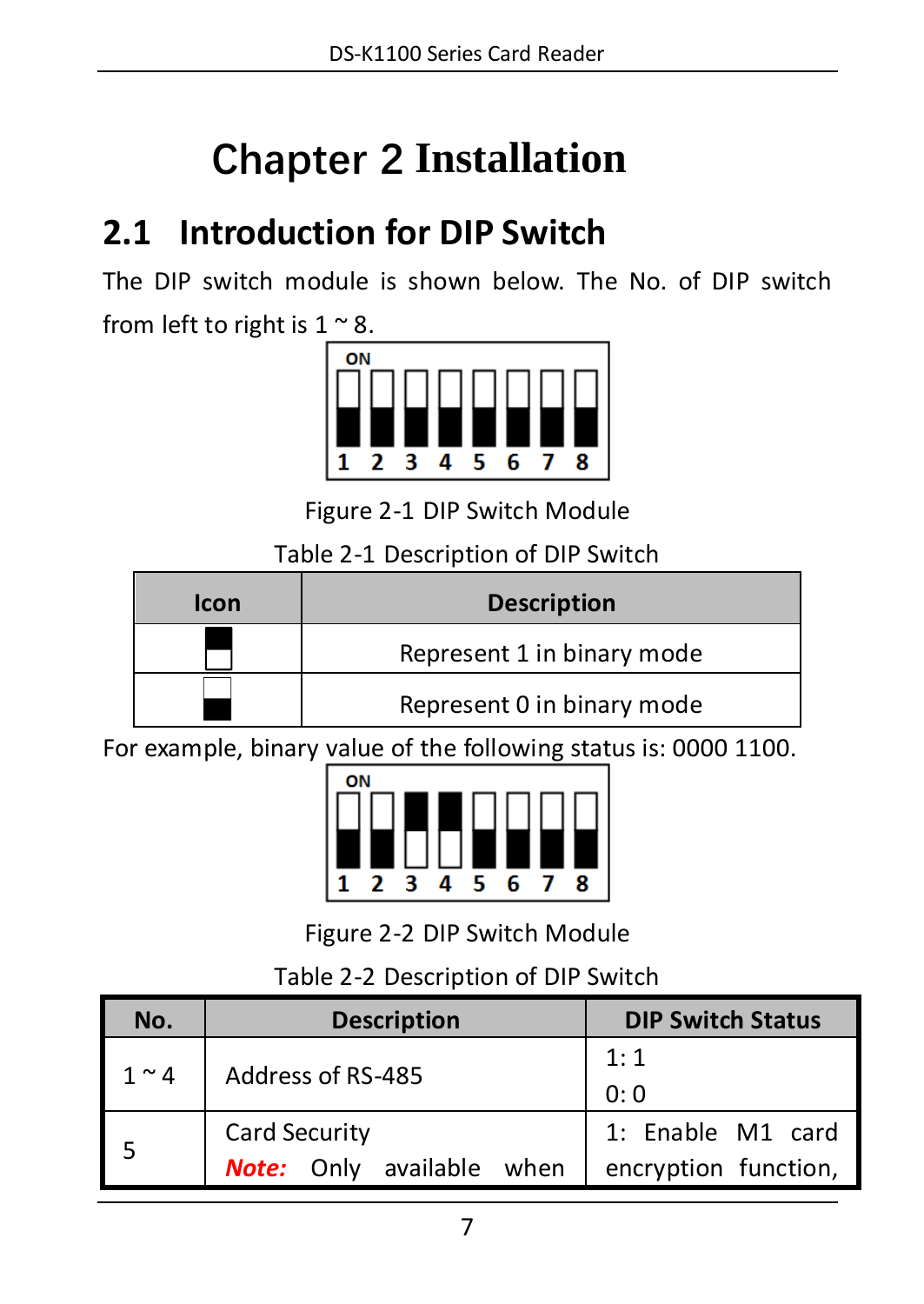| No. | <b>Description</b>              | <b>DIP Switch Status</b> |
|-----|---------------------------------|--------------------------|
|     | Wiegand is enabled.<br>For      | and disable door         |
|     | DS-K1102E/EK, the DIP switch is | open via NFC card.       |
|     | reserved.                       | 0: Disable M1 card       |
|     |                                 | encryption function,     |
|     |                                 | and enable door          |
|     |                                 | open via NFC card.       |
| 6   | Wiegand protocol or RS-485      | 1: Wiegand protocol;     |
|     | protocol.                       | 0: RS-485 protocol.      |
|     |                                 | 1: Wiegand protocol      |
|     | <b>Wiegand Protocol</b>         | of 26-bit;               |
|     | (available when No. 6 is 1)     | 0: Wiegand protocol      |
|     |                                 | of 34-bit.               |
| 8   | <b>Matched Resistance</b>       | 1: Enable;               |
|     | (available for RS-485 protocol) | 0: Disable.              |

# <span id="page-16-0"></span>**2.2 Definition of Cable**

The description of 10 cables is shown below.

|  | Table 2-3 Description of Cable |  |
|--|--------------------------------|--|
|--|--------------------------------|--|

| Color        | <b>Description</b>                                |
|--------------|---------------------------------------------------|
| Yellow       | RS-485+                                           |
| Brown        | Blue LED Control (available for Wiegand Protocol) |
| Blue         | RS-485-                                           |
| Purple       | Beep Control (available for Wiegand Protocol)     |
| Gray         | Case Sensor (available for Wiegand Protocol)      |
| Green        | Wiegand W0 (available for Wiegand Protocol)       |
| White        | Wiegand W1 (available for Wiegand Protocol)       |
| <b>Black</b> | GND                                               |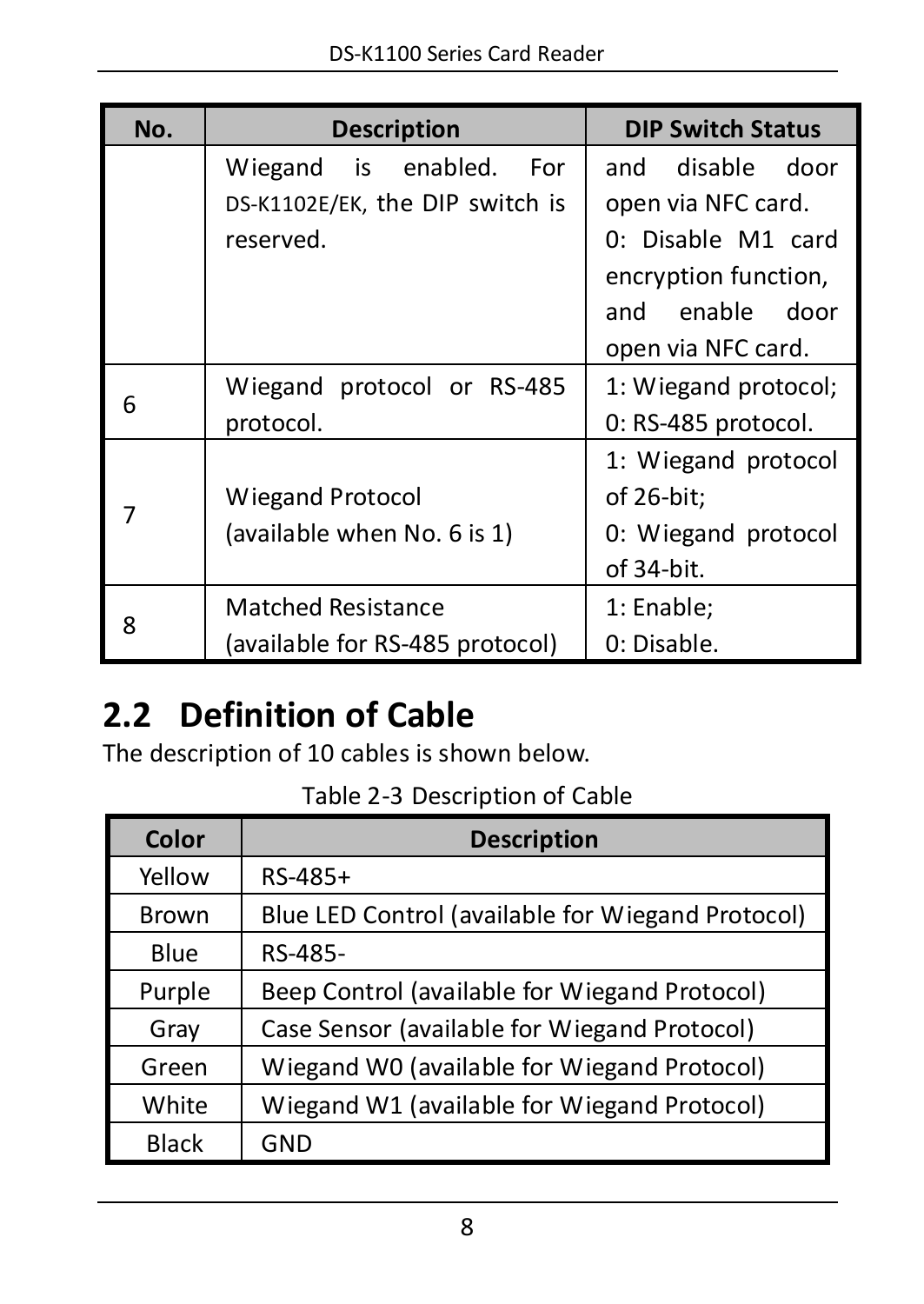| Color  | <b>Description</b>                               |
|--------|--------------------------------------------------|
| Orange | Red LED Control (available for Wiegand Protocol) |
| Red    | <b>PWR (DC +12V)</b>                             |

## <span id="page-17-0"></span>**2.3 Wiring Cables**

### *Purpose:*

Wire the cables between controller and card reader, thus to establish the communication between them.

### *Steps for RS-485 communication mode:*

- 1. Set the DIP switch of No. 6 as 0.
- 2. Set the DIP switch of No.  $1 \approx 4$  for RS-485 address. For details, please refer to *[2.1](#page-15-1) [Introduction](#page-15-1) for DIP Switch*.
- 3. Wire the cable between controller and card reader as shown below.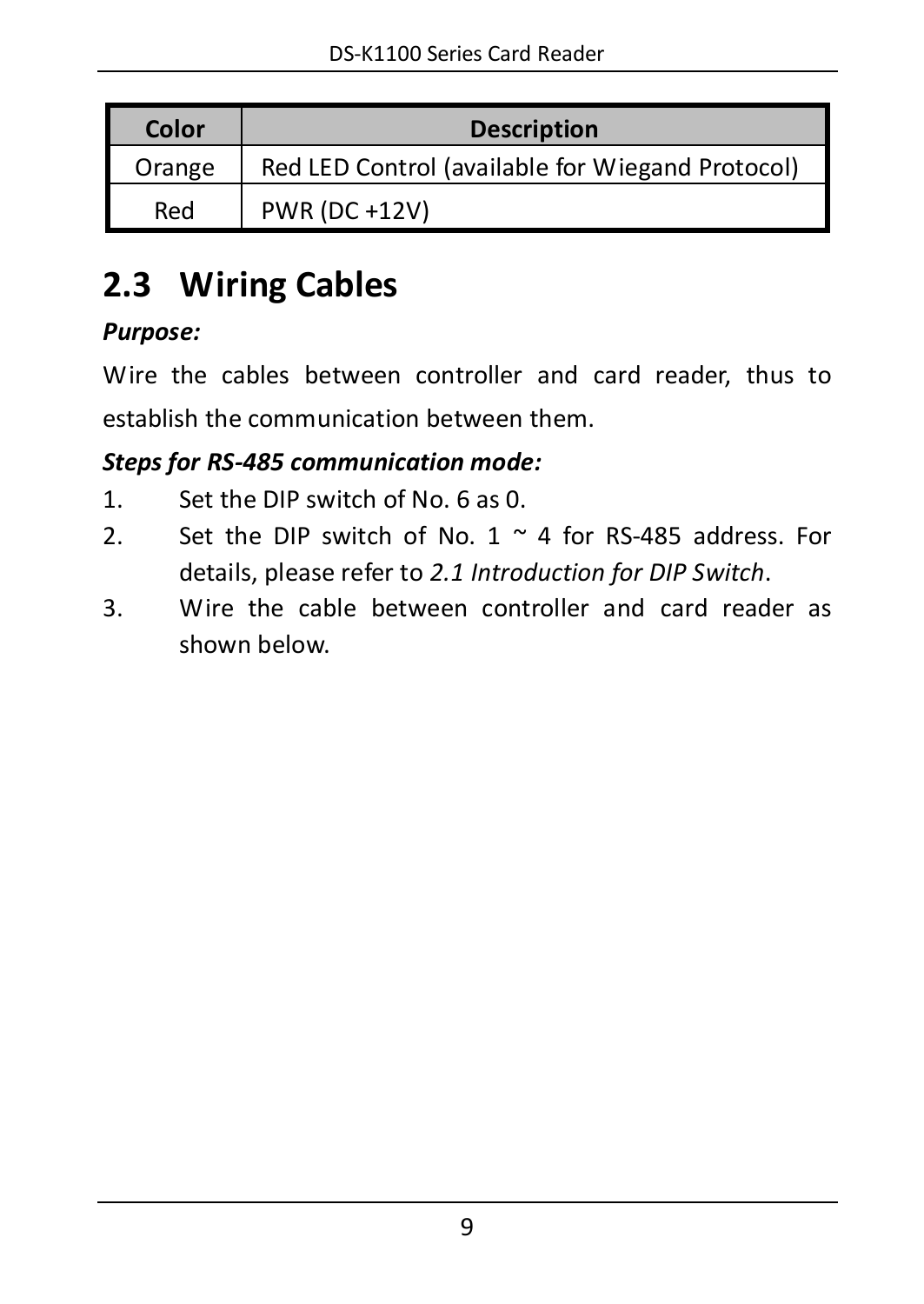

**Card Reader**

Figure 2-3 Wiring for RS-485 Communication Mode

### *Steps for Wiegand communication mode:*

- 1. Set the DIP switch of No. 6 as 1.
- 2. Set the DIP switch of No. 5 and 7 for reading card mode and Wiegand protocol. For details, please refer to *[2.1](#page-15-1) [Introduction](#page-15-1) for DIP Switch*.
- 3. Wiring the cable between controller and card reader as shown below.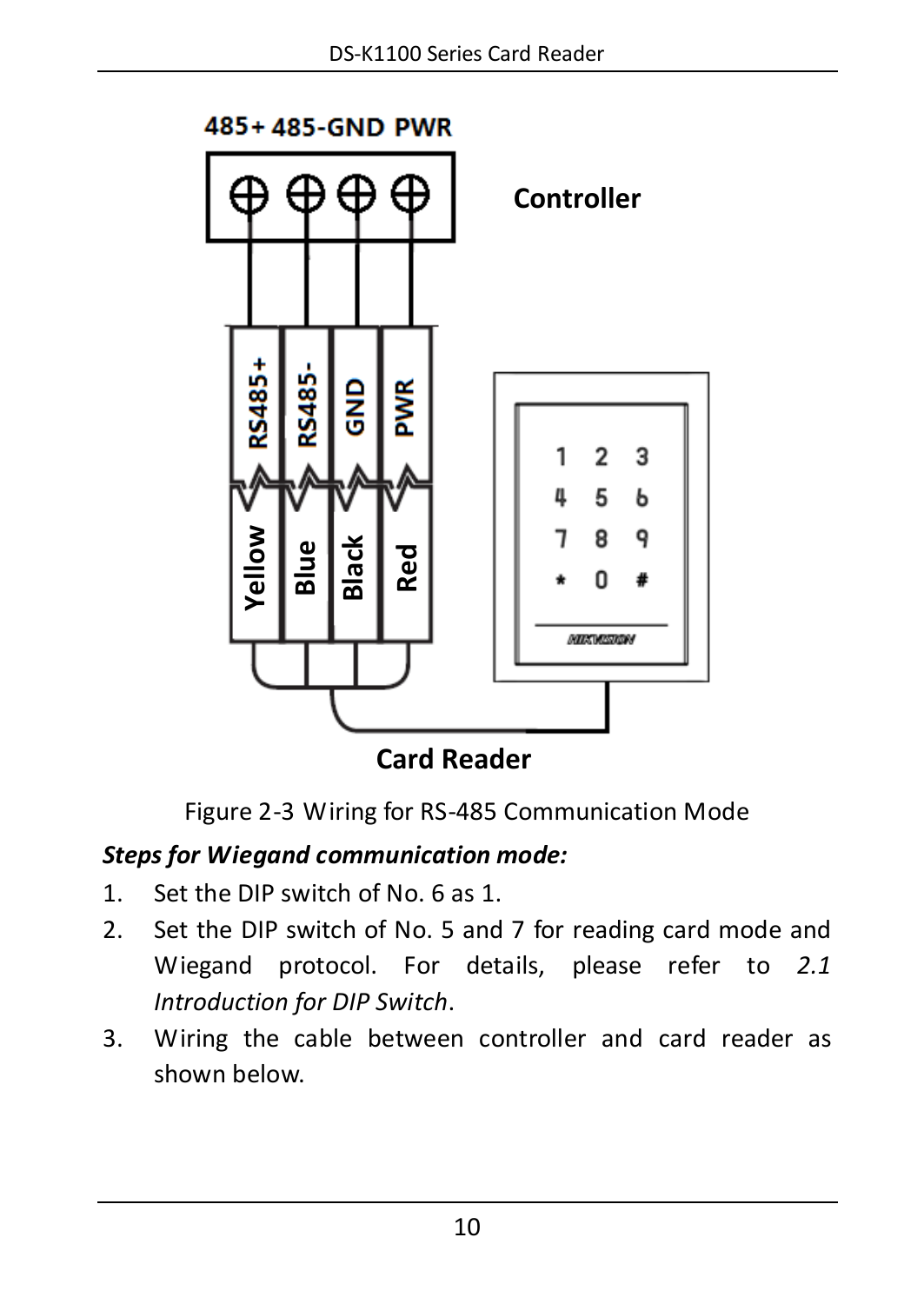

**Card Reader**

Figure 2-4 Wiring for Wiegand Communication Mode

### <span id="page-19-0"></span>**2.4 Installing Card Reader**

### *Before you start:*

Set the DIP switch. For details, refer to *[2.1](#page-15-1) [Introduction](#page-15-1) for DIP [Switch](#page-15-1)*.

*Steps:*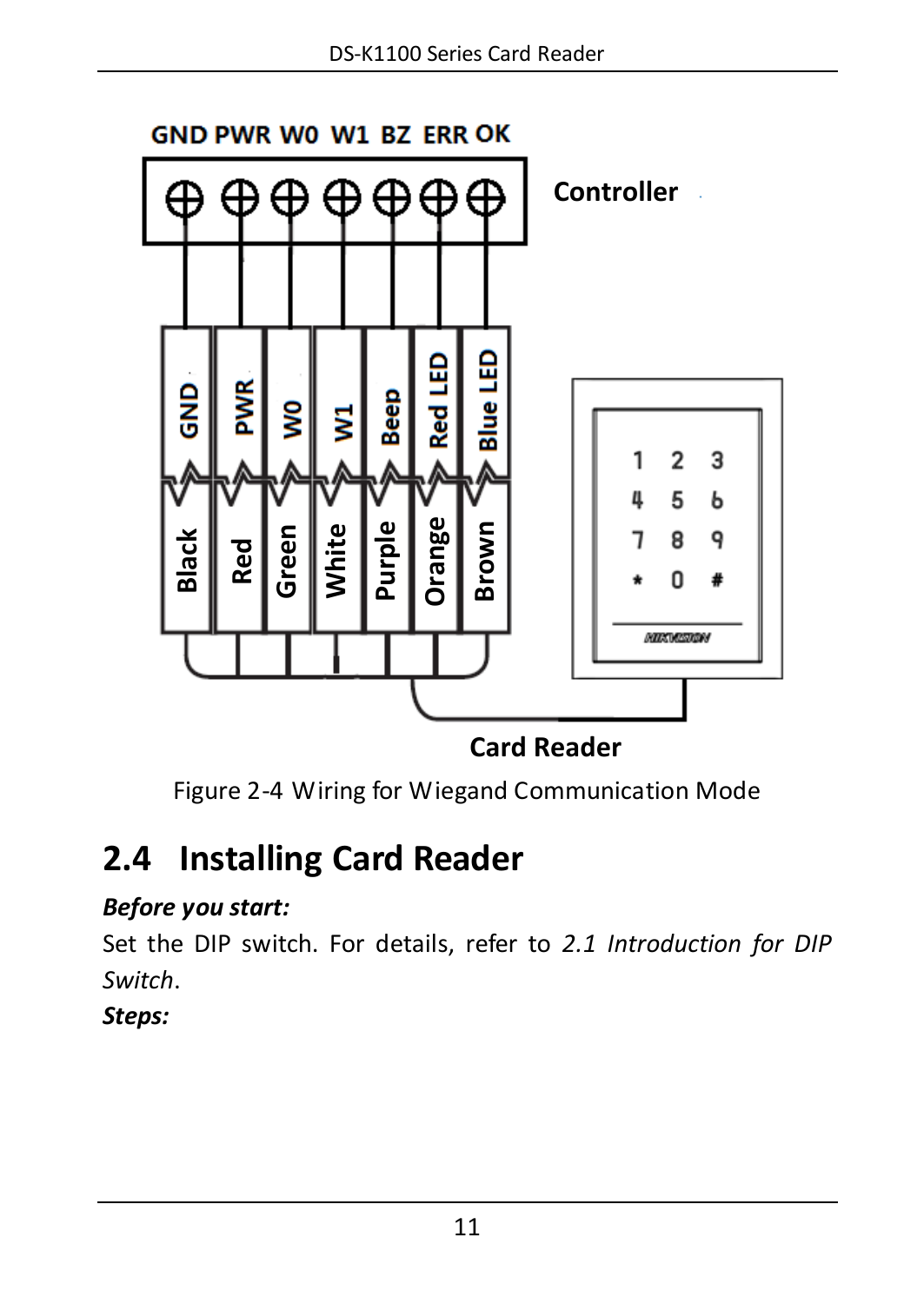1. Fix the plate on the wall or other place.



1

- 2. Connect the cables between controller and card reader. For details, refer to [2.3](#page-17-0) [Wiring](#page-17-0) [Cables.](#page-17-0) <sup>2</sup>
- 3. Push the card reader to match the fixed plate.
- 4. Fasten the screw to keep the components together.

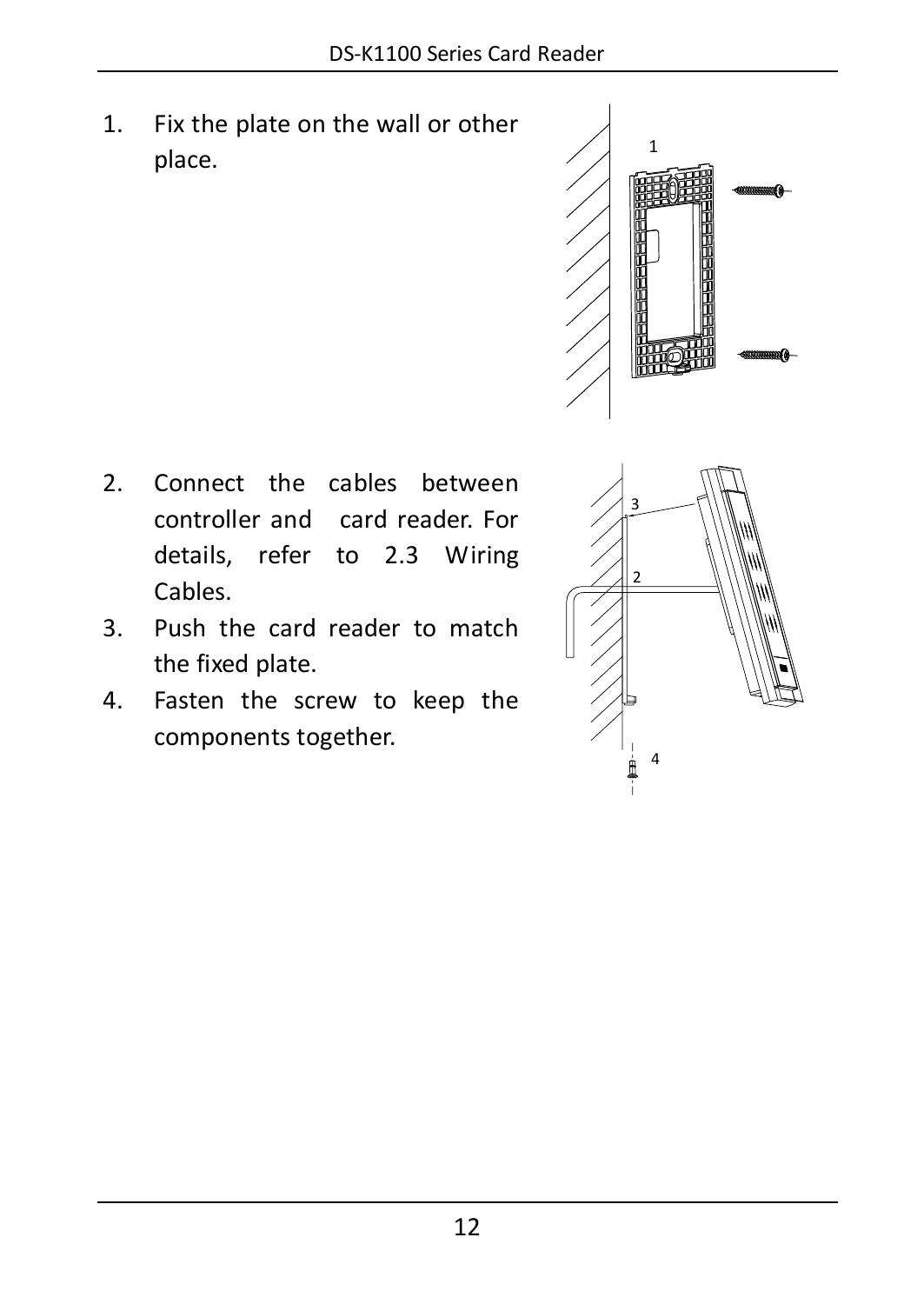# <span id="page-21-0"></span>**Chapter 3 Sound Prompt and Indicator**

After the card reader is powered on, LED status indicator will turn blue and flashing for 1 time. Then it will turn red and flashing for 3 times. At last the buzzer will send out a beep sound indicating the starting up process is completed.

During using the card reader, it will send out different sounds prompt and the LED indicator on it have different statuses. You can refer to tables below for detailed information.

| <b>Sound Prompt</b>         | <b>Description</b>                                                                                                                                                                      |
|-----------------------------|-----------------------------------------------------------------------------------------------------------------------------------------------------------------------------------------|
| One beep                    | RS-485 protocol: Pressing keys prompt;<br>Swiping card prompt; Time out prompt for<br>pressing keys or swiping card.<br>Wiegand protocol: Pressing keys prompt;<br>Swiping card prompt. |
| Two rapid beeps             | The operation of pressing keys or swiping<br>card is valid.                                                                                                                             |
| Three slow beeps            | The operation of pressing keys or swiping<br>card is invalid.                                                                                                                           |
| Rapidly<br>continuous beeps | Alarm of tamper-proof.                                                                                                                                                                  |
| Slowly continuous<br>beeps  | The card reader is unencrypted.                                                                                                                                                         |
| Eight rapid beeps           | The card (Mifare card) is cloned card.                                                                                                                                                  |

### Table 3-2 Description of LED Indicator

| <b>LED Indicator Status</b> | <b>Description</b>               |
|-----------------------------|----------------------------------|
| Flashing green              | Card reader is working normally. |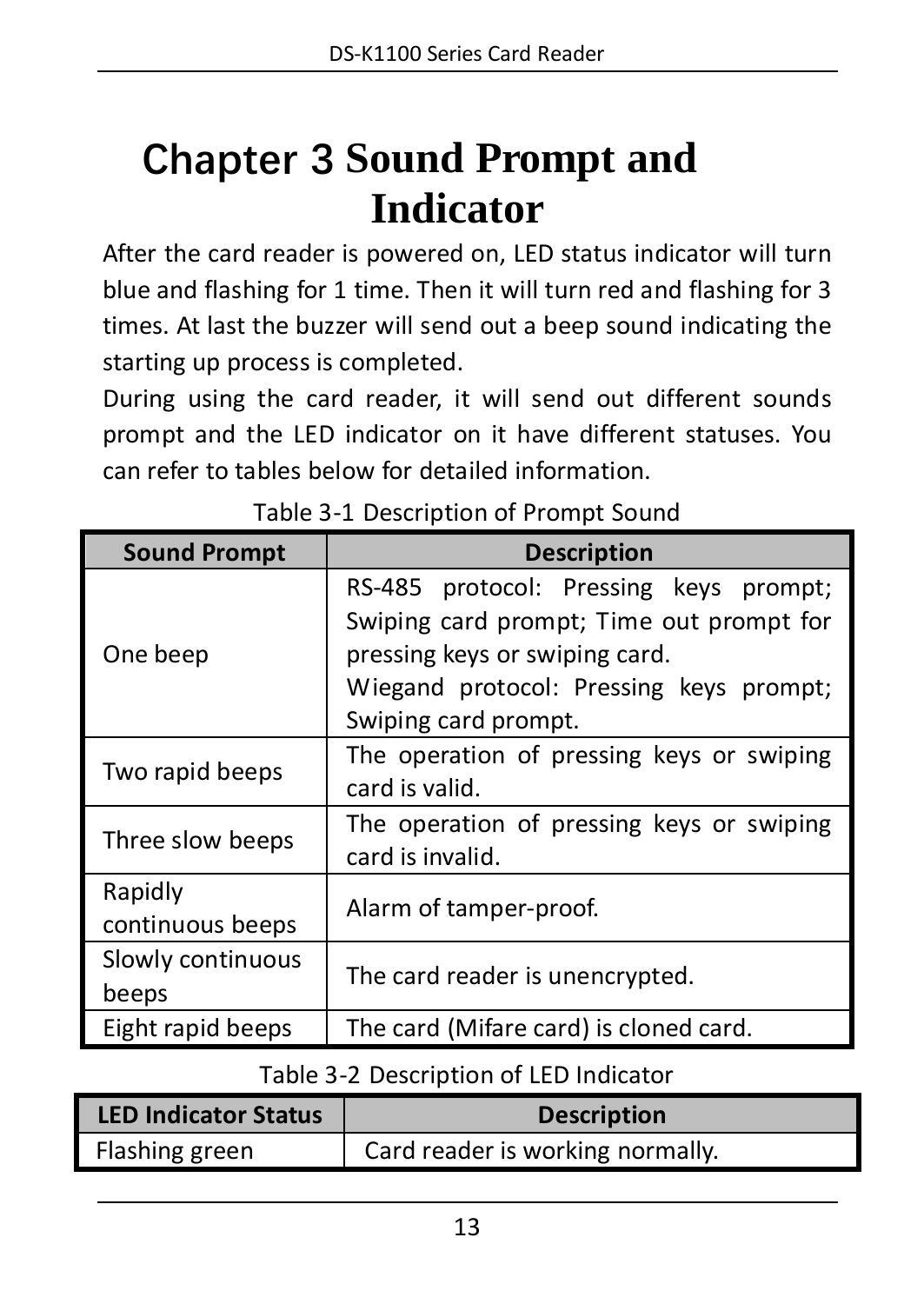| <b>LED Indicator Status</b> | <b>Description</b>                                                    |
|-----------------------------|-----------------------------------------------------------------------|
| Solid green                 | The operation of pressing keys or swiping<br>card is valid.           |
| Solid red                   | The operation of pressing keys or swiping<br>card is invalid.         |
| Flashing red                | For RS-485 protocol: Registering failed or<br>card reader is offline. |

020000001090312